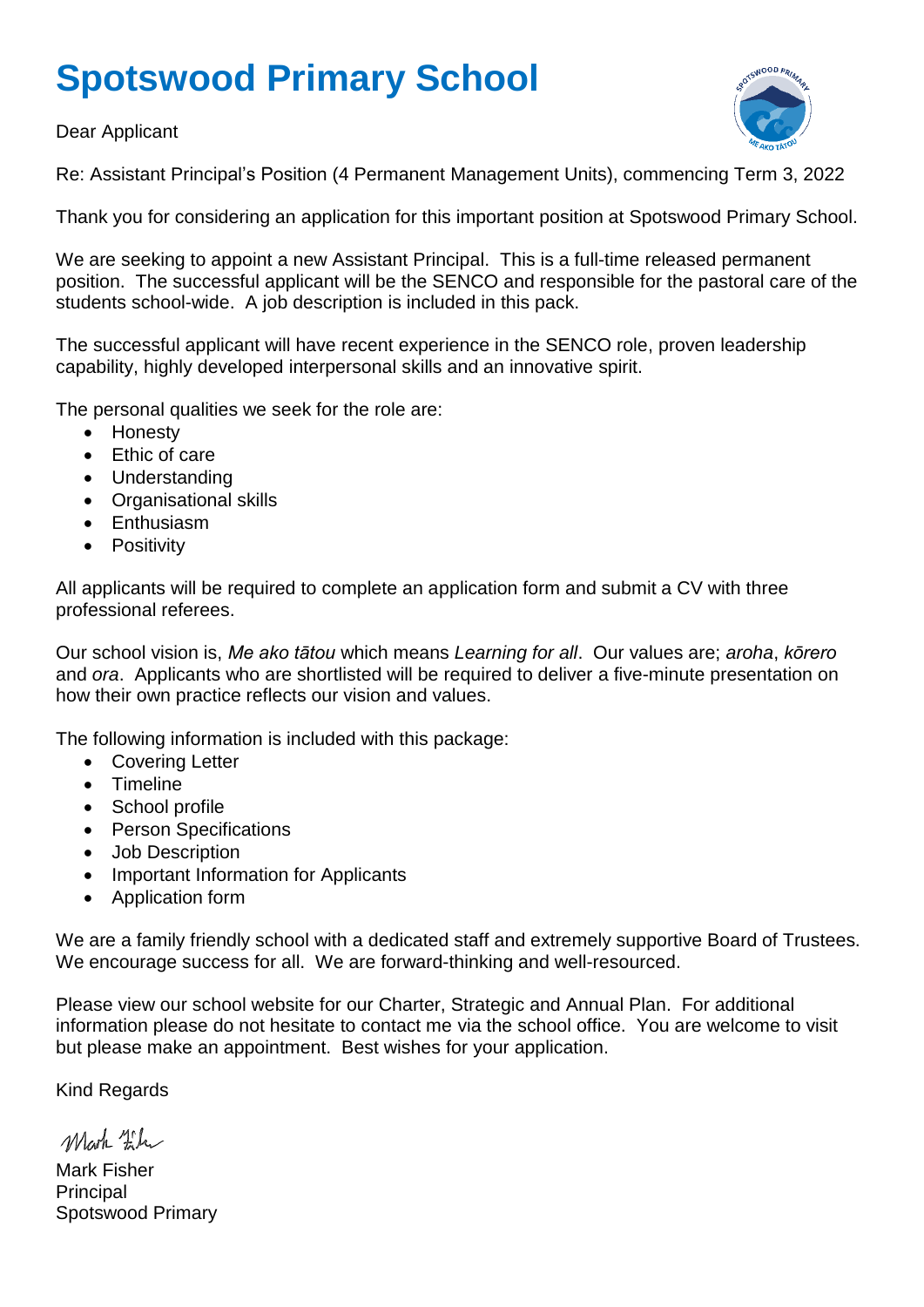## **Timeline for Assistant Principal Appointment**

- Tuesday 14 June Position advertised in the Education Gazette
- Thursday 30 June Applications close at 12 pm and shortlisting takes place
- Monday 4 July Interviews
- Position to commence as soon as successful applicant is available.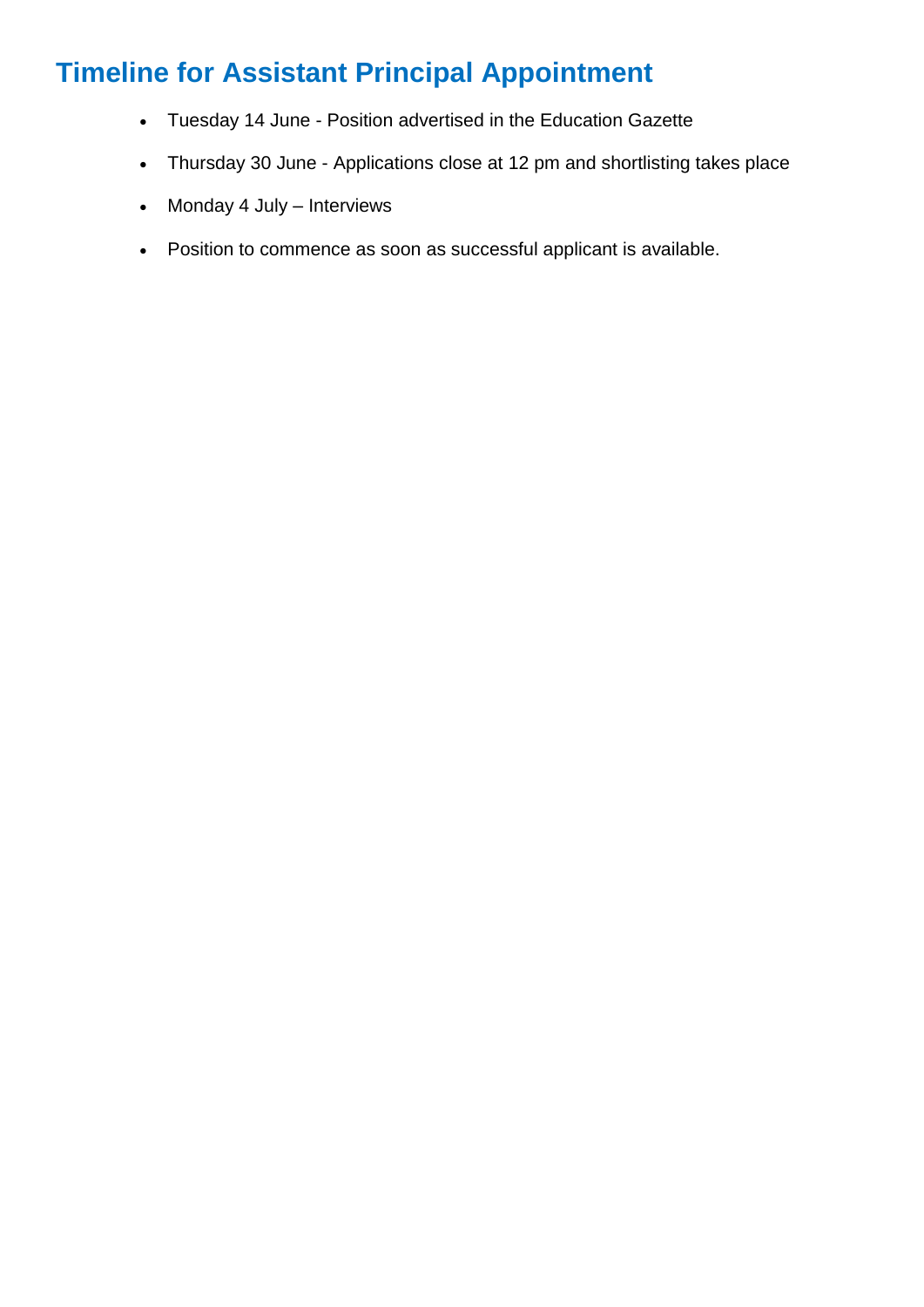## **School Profile Spotswood Primary School**

Spotswood Primary School was opened in 1957 with 129 pupils. We are a Decile 4, U5 school situated on South Road, New Plymouth. We currently have a staff of 37 which includes a large group of support staff, the administration team and the caretaker.

Our school vision, *Me ako tātou* which means *Learning for all* and values; *aroha*, *kōrero* and *ora* are at the core of our curriculum.

We are a contributing primary school, with strong links to our local community. The majority of our students continue their education at Devon Intermediate, and then later at Spotswood College. We usually finish the year with the roll in the low 300s.

The school is well resourced and includes 13 classes, school hall, library, administration block, two adventure playgrounds and large playing fields.

Teaching programmes place a strong emphasis on literacy and numeracy. The Spotswood learner is at the forefront of everything we do. Curriculum programmes cater for the learning needs of all our children.

We welcome all learners in our community. We are committed to their engagement in all school activities and to their achievement. We operate a number of support programmes for children with special needs and special abilities and work closely with a wide range of external agencies to provide the best possible learning outcomes for all our students. We have a strong relationship with the West Baptist Church who run our Breakfast Programme and provide pastoral care for our families if required. We also have a School Chaplain.

Our students come from a diverse range of ethnic backgrounds, predominantly European, Maori, Pacific Island and Asian. We are able to enrol international fee-paying students. We treat all our children as individuals, each with their own strengths and needs. Children are encouraged to respect and learn about their own culture and the cultures of others.

Our school has a close liaison with Ngamotu Kindergarten and Jumpstart, with the majority of kindergarten children enrolling at Spotswood Primary.

### **Person Specifications Assistant Principal**

What qualities and characteristics do we expect in an Assistant Principal at Spotswood Primary?

- Honesty
- Ethic of care
- Understanding
- Organisational skills
- Enthusiasm
- Positivity
- Experience and knowledge in the SENCO role
- Skilled classroom practitioner
- Sense of humour and approachability
- Excellent communicator, able to have difficult conversations
- Strong ability to build partnerships with students, parents and staff
- Willingness to learn
- Adaptable, capable in managing change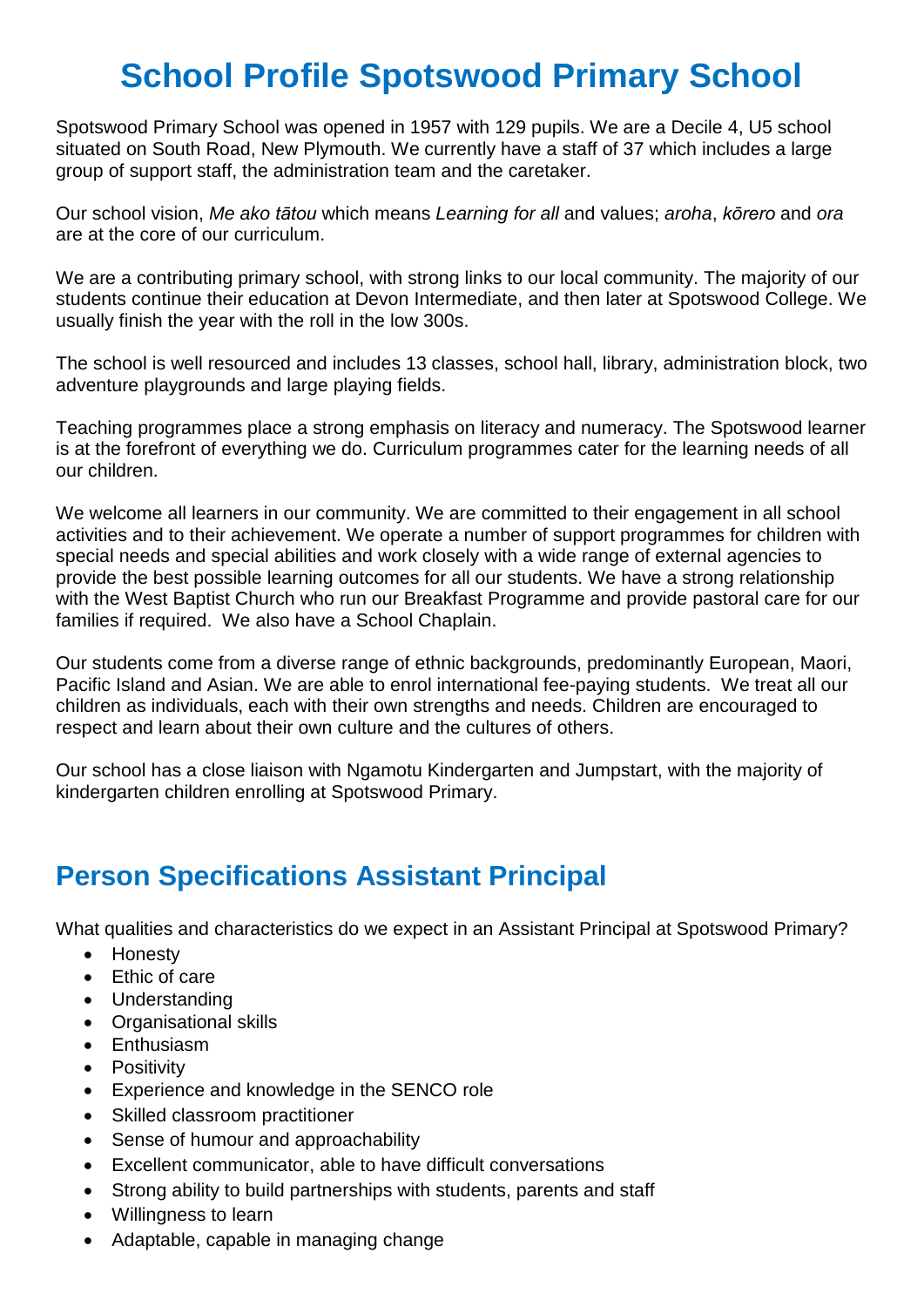- Team player and not afraid to take on leadership roles when required
- Up to date knowledge of NZC
- Proven ability to lead and manage a teaching team

### **Assistant Principal Job Description (4 Management Units)**

- Meet the obligations outlined in the Teacher Job Description
- Lead and manage school when Principal is absent
- Understand and build teacher knowledge of the Charter, Strategic and Annual Plan and achieve relevant Annual Goals
- Promote school goals
- Maintain and update personal pedagogical knowledge
- Provide professional support and assistance for Principal and Teachers
- Provide relief teaching if required

#### **SENCO Responsibilities Associated with the Assistant Principal Role**

- Be responsible for the overall monitoring ORS students/teachers/teacher aides
- Organise teacher aide timetables
- Oversee the professional development of teacher aides
- Be responsible for the overall monitoring of ESOL students
- Oversee teacher aide professional development for ESOL
- Oversee testing of ESOL students
- Apply for funding for ORS and ESOL support
- Report assessment to the Ministry of Education for ESOL students
- Oversee and monitor programmes for students with special learning needs and provide support for teachers and teacher aides
- Identify opportunities to meet needs (extend opportunities)
- Provide support and advice for teachers in completing applications to RTLB, Learning Support, SWiS and other agencies
- Oversee applications of funding for LSF, H & C Needs and Learning Support
- Oversee monitoring of students with LSF, H & C Needs and Learning Support
- Oversee applications/monitoring of any additional funding support
- Liaise with agency personnel
- Attend Strengthening Families, Family Group Conferences, Gateway Meetings where appropriate
- Co-ordinate SENCO/IEP meetings
- Attend ORS Cluster Meetings at Spotswood College
- Review job description and progress towards goals at least twice per year with Principal

#### **Pastoral Care Responsibilities Associated with the Assistant Principal Role**

- Lead and manage school when Principal is absent
- Understand and action goals of the Charter, Strategic and Annual Plan
- Work alongside the PB4L Team to promote positive behaviour
- Promote school vision and values
- Health and Safety Worksite Representative
- Attend regular Pastoral Care Meetings with PHN, RTLB, SWiS and School Chaplain
- Provide professional support and assistance for Principal and Teachers with managing students who demonstrate challenging behaviour, according to the Behaviour Management Plan
- Promote and use restorative practices when students present difficult behaviour to manage
- Develop and action safety plans for students when required
- Build and enhance partnerships between home and school
- Oversee the recording of behavioural incidents on the SMS, alongside Team Leaders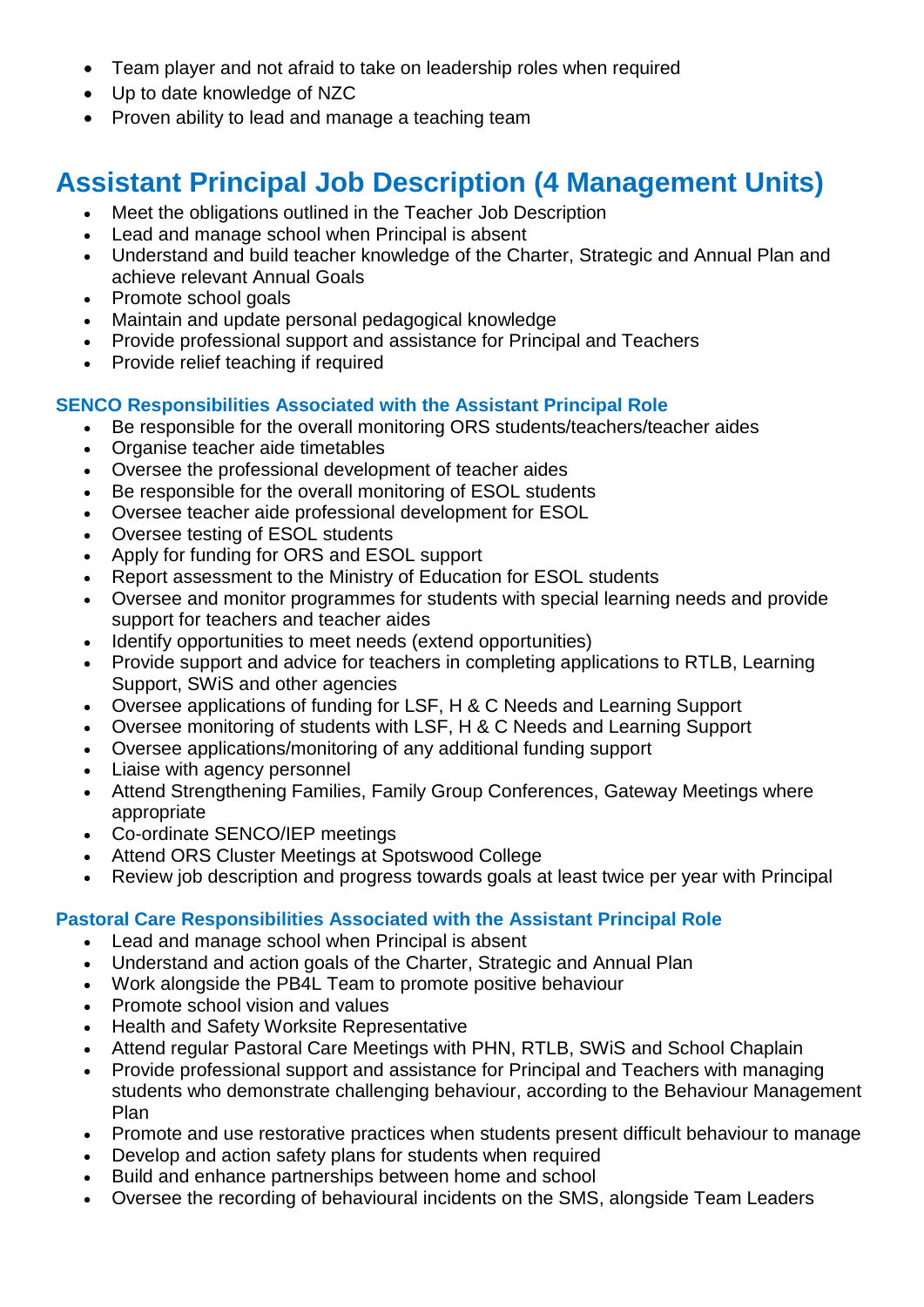# **Important Information for Applicants**

Thank you for applying for the Assistant Principal position in our school. Please ensure you view the job description before completing this application.

- 1. Please fully complete these forms personally. Read it through first then answer all questions and make sure you sign and date where indicated on the last page.
- 2. Attach a *curriculum vitae (*CV) containing any additional information and the names and contact details of three professional referees. If you include written references, please note that we may contact the writers of the references.
- 3. Copies only of qualification certificates should be attached. If successful in your application you will be required to provide originals as proof of qualifications.
- 4. If you are selected for an interview you may bring Whanau/support people at your own expense. Please advise if this is your intention.
- 5. Failure to complete this application and answer all questions truthfully may result in any offer of employment being withdrawn or appointment being terminated if any information is later found to be false.
- 6. Shortlisted applicants will be asked to give consent to a police vet. It is a requirement in the Education Sector for all employees to be vetted.
- 7. All information will be confidential to the interview selection panel.
- 8. In terms of a Criminal Conviction, the Criminal Records (Clean Slate) Act 2004 provides certain convictions do not have to be disclosed providing:
	- You have not committed any offence within 7 (consecutive) years of being sentenced for the offence, **and**
	- You did not serve a custodial sentence at any time (this would exclude serious offences such as murder, manslaughter, rape and causing serious bodily harm ), **and**
	- The offence was not a specified offence (specified offences are, in the main, sexual in nature), **and**
	- You have paid any fine or costs.

Custodial sentences include a sentence of preventive detention and corrective training. Non-custodial sentences include fines, reparation orders, community based sentences and suspended sentences. Please note that you are not obliged to disclose convictions if you are an eligible individual but can do so if you wish. If you are uncertain as to whether you are eligible contact the Ministry of Justice.

- 9. This application form and supporting documents will be held by the school. You may access it in accordance with the provisions of the Privacy Act 1993.
- 10.CVs from non-successful applicants will not be returned unless a stamped self-addressed envelope is provided. Application forms and CVs from non-successful applicants will be held until the appointment process is completed and then destroyed.
- 11.Please note that the interview process will involve a five minute presentation on how to build teamwork and community in a school.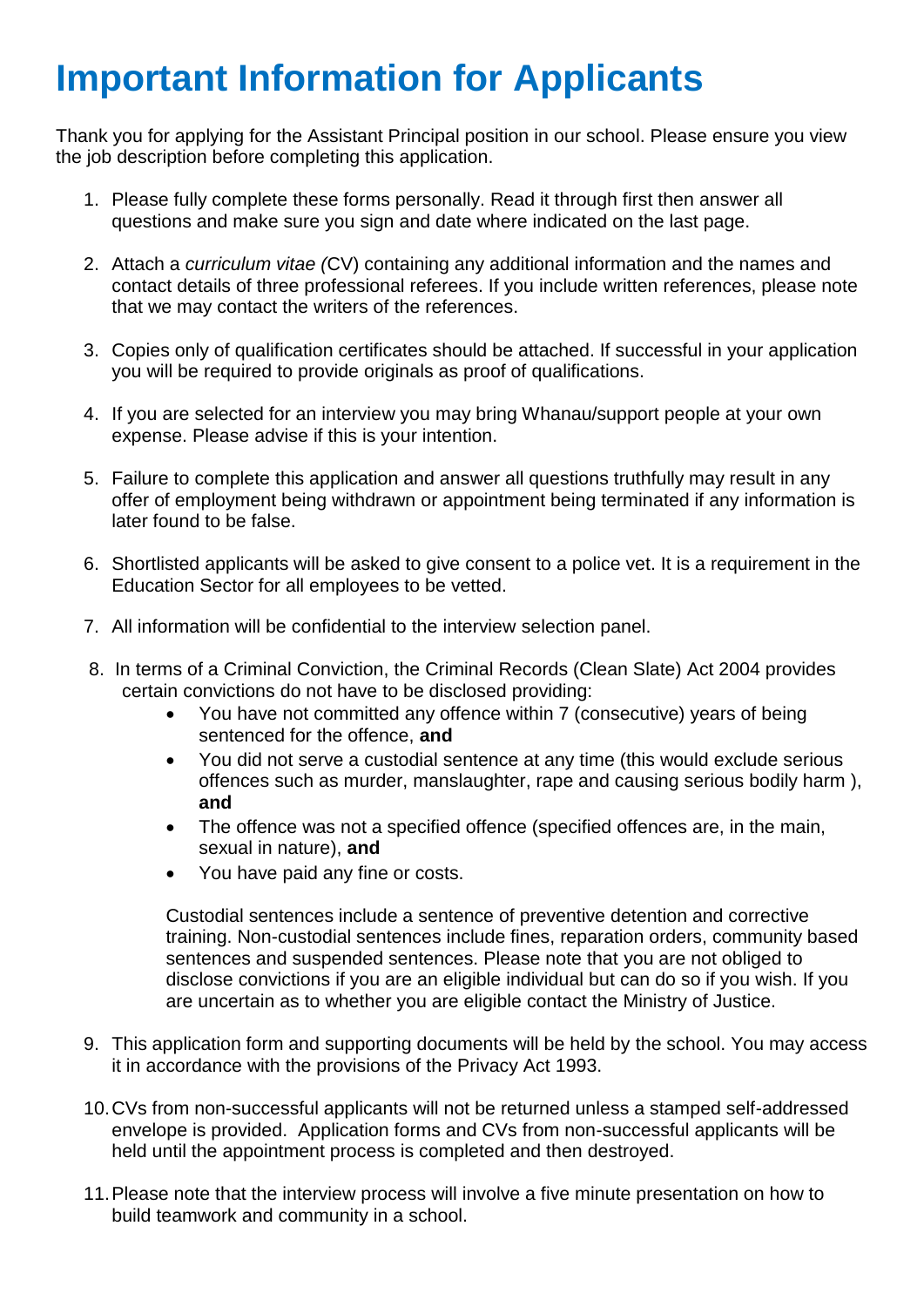If you have any queries, please contact the Principal.

Applications close 12 pm Thursday 30 June 2022. Late applications will not be accepted.

Applications should be marked confidential and addressed to The Principal, Mark Fisher, Spotswood Primary School, 177 South Road, New Plymouth, 4310 or email [principal@spotswoodprimary.co.nz](mailto:principal@spotswoodprimary.co.nz)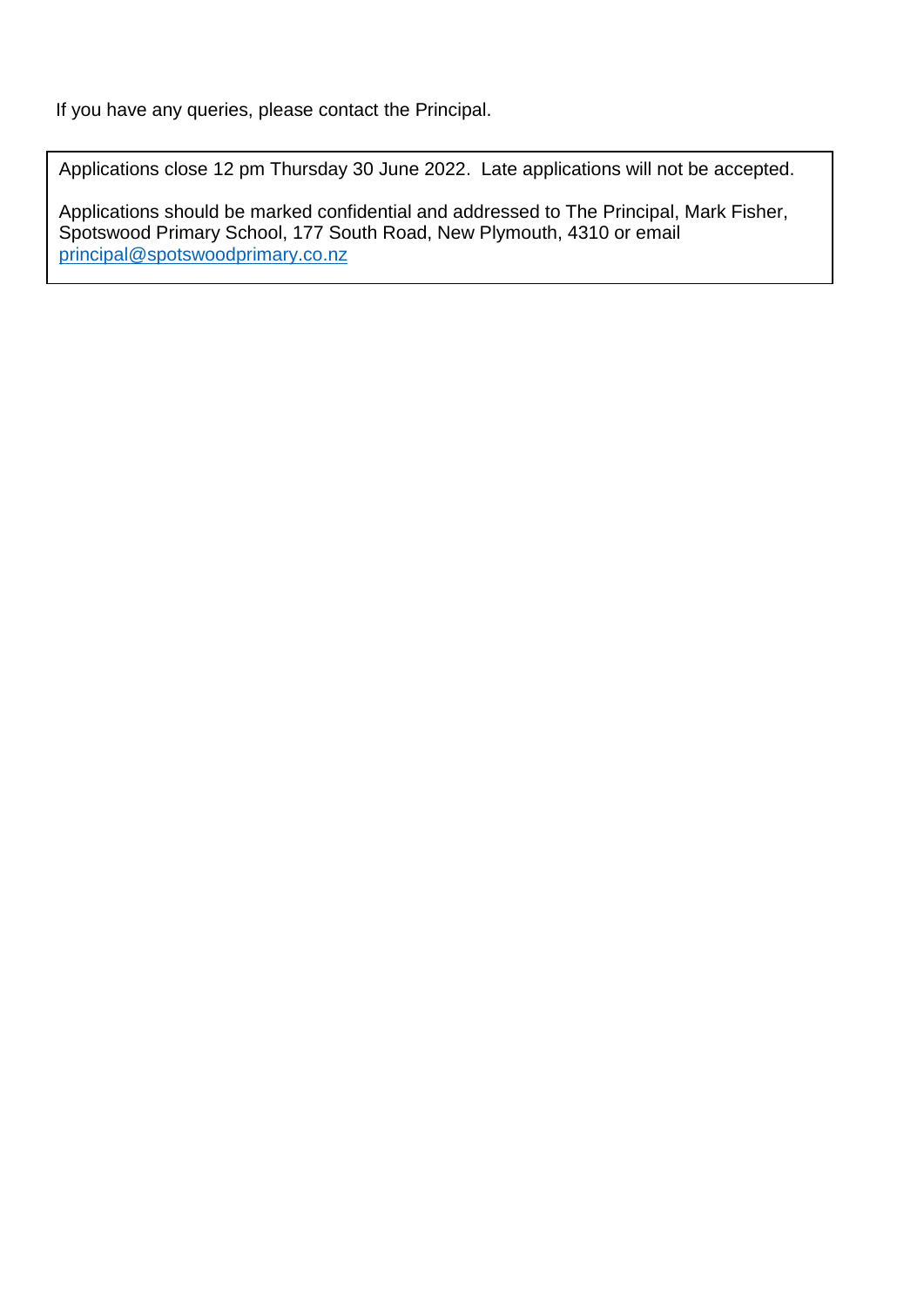## **APPLICATION FOR APPOINTMENT**

#### **TO: PRINCIPAL, SPOTSWOOD PRIMARY SCHOOL (Envelopes should be endorsed "Confidential")**

#### **POSITION APPLIED FOR: ASSISTANT PRINCIPAL PERMANENT POSITION (4PMU), SPOTSWOOD PRIMARY SCHOOL**

| <b>PERSONAL DETAILS:</b>                                                                                                      |                                         |
|-------------------------------------------------------------------------------------------------------------------------------|-----------------------------------------|
| Name:                                                                                                                         | Home Phone: (0) ____________________    |
| Address:<br><u> 2000 - Jan James James Barnett, president politik (</u>                                                       | Work phone: (0) ___________________     |
|                                                                                                                               | Mobile phone: (0) ____________________  |
|                                                                                                                               |                                         |
| Citizenship:                                                                                                                  |                                         |
| Registration No: ______________________                                                                                       |                                         |
| <b>PRESENT EMPLOYER:</b>                                                                                                      |                                         |
|                                                                                                                               |                                         |
| Name of present employer                                                                                                      |                                         |
|                                                                                                                               | Work phone: (0) ___________________     |
| Address:                                                                                                                      |                                         |
|                                                                                                                               | Other phone: (0) ________________       |
|                                                                                                                               |                                         |
| Position held: _____________________________                                                                                  | Date commenced: _______________________ |
| <b>REFEREES:</b>                                                                                                              |                                         |
| 1:                                                                                                                            |                                         |
| Name:<br><u> 1989 - Johann Barn, mars ar breithinn ar breithinn ar breithinn ar breithinn ar breithinn ar breithinn ar br</u> |                                         |
| Address:                                                                                                                      | Work phone: (0) __________________      |
|                                                                                                                               | Mobile phone: (0) ____________________  |
|                                                                                                                               |                                         |
| <u> 1989 - Johann John Stein, mars et al. (b. 1989)</u>                                                                       |                                         |
| 2:                                                                                                                            |                                         |
| Name:                                                                                                                         |                                         |
| Address:                                                                                                                      |                                         |
|                                                                                                                               | Mobile phone: (0) _____________________ |
|                                                                                                                               |                                         |
| 3:                                                                                                                            |                                         |
| Name:                                                                                                                         |                                         |
| Address:<br><u> 2000 - Jan James James Barbara, president eta politikaria (h. 1</u>                                           | Work phone: (0) ___________________     |
|                                                                                                                               |                                         |
|                                                                                                                               |                                         |
| <u> 2000 - Jan James James Barbara, president eta provincia eta presidente eta provincia eta presidente eta pre</u>           |                                         |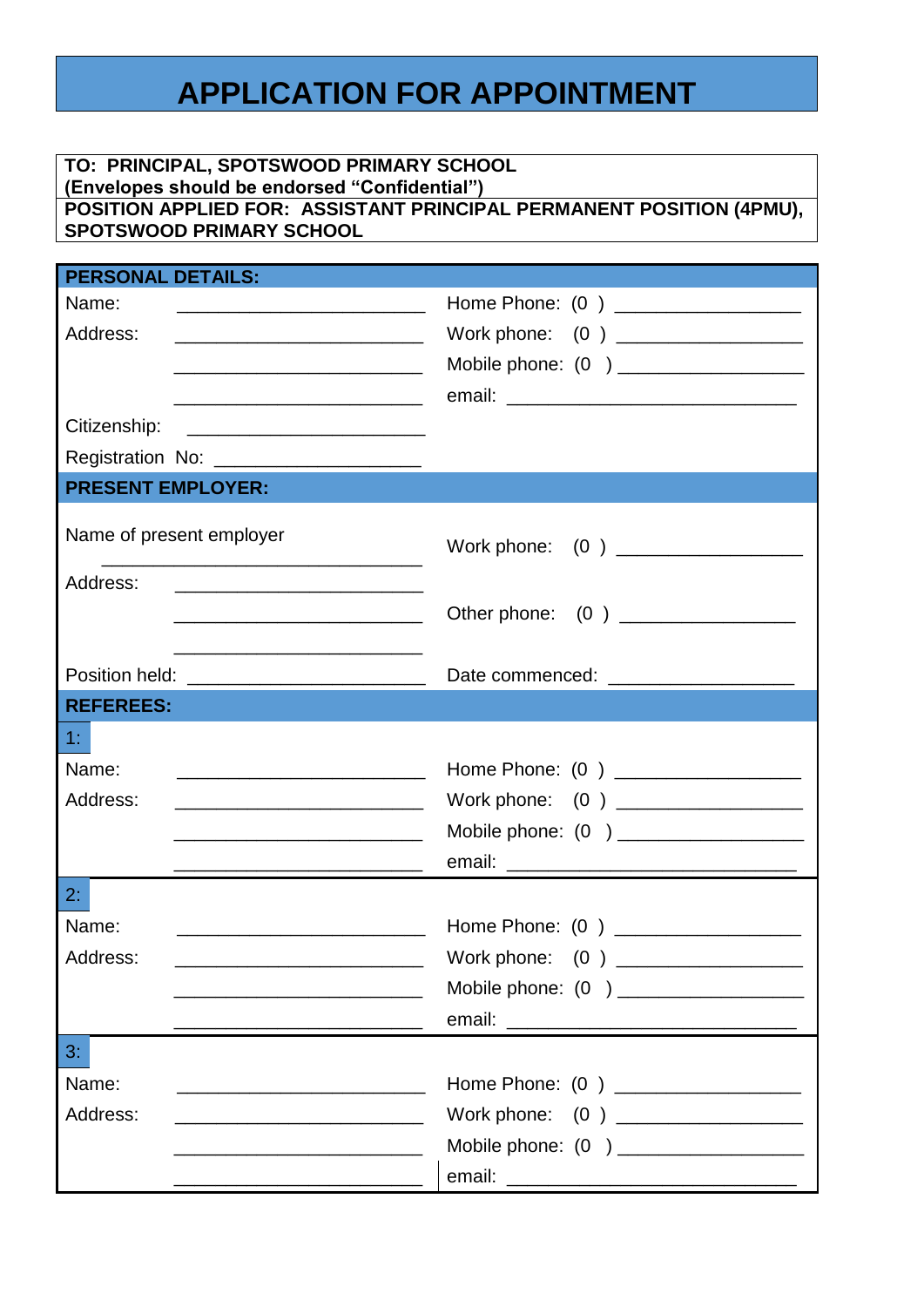|                                                           | <b>TERTIARY EDUCATION QUALIFICATIONS</b> |      |                         |           |              |         |  |  |  |
|-----------------------------------------------------------|------------------------------------------|------|-------------------------|-----------|--------------|---------|--|--|--|
| Institution attended                                      |                                          | Year | Qualifications attained |           | Date awarded |         |  |  |  |
|                                                           |                                          |      |                         |           |              |         |  |  |  |
|                                                           |                                          |      |                         |           |              |         |  |  |  |
| <b>TEACHING SERVICE (list all schools and positions):</b> |                                          |      |                         |           |              |         |  |  |  |
| Position                                                  | <b>Salary Scale</b>                      |      | School                  | Date from |              | Date to |  |  |  |
|                                                           |                                          |      |                         |           |              |         |  |  |  |
|                                                           |                                          |      |                         |           |              |         |  |  |  |
|                                                           |                                          |      |                         |           |              |         |  |  |  |
|                                                           |                                          |      |                         |           |              |         |  |  |  |
|                                                           |                                          |      |                         |           |              |         |  |  |  |
|                                                           |                                          |      |                         |           |              |         |  |  |  |
|                                                           |                                          |      |                         |           |              |         |  |  |  |
|                                                           |                                          |      |                         |           |              |         |  |  |  |
|                                                           |                                          |      |                         |           |              |         |  |  |  |
|                                                           |                                          |      |                         |           |              |         |  |  |  |
|                                                           |                                          |      |                         |           |              |         |  |  |  |
|                                                           |                                          |      |                         |           |              |         |  |  |  |
| PROFESSIONAL MEMBERSHIPS<br>Please give details below:    |                                          |      |                         |           |              |         |  |  |  |
|                                                           |                                          |      |                         |           |              |         |  |  |  |
|                                                           |                                          |      |                         |           |              |         |  |  |  |
|                                                           |                                          |      |                         |           |              |         |  |  |  |
|                                                           |                                          |      |                         |           |              |         |  |  |  |
|                                                           |                                          |      |                         |           |              |         |  |  |  |
|                                                           |                                          |      |                         |           |              |         |  |  |  |
|                                                           |                                          |      |                         |           |              |         |  |  |  |
|                                                           |                                          |      |                         |           |              |         |  |  |  |
|                                                           |                                          |      |                         |           |              |         |  |  |  |
|                                                           |                                          |      |                         |           |              |         |  |  |  |
|                                                           |                                          |      |                         |           |              |         |  |  |  |
|                                                           |                                          |      |                         |           |              |         |  |  |  |
|                                                           |                                          |      |                         |           |              |         |  |  |  |
|                                                           |                                          |      |                         |           |              |         |  |  |  |